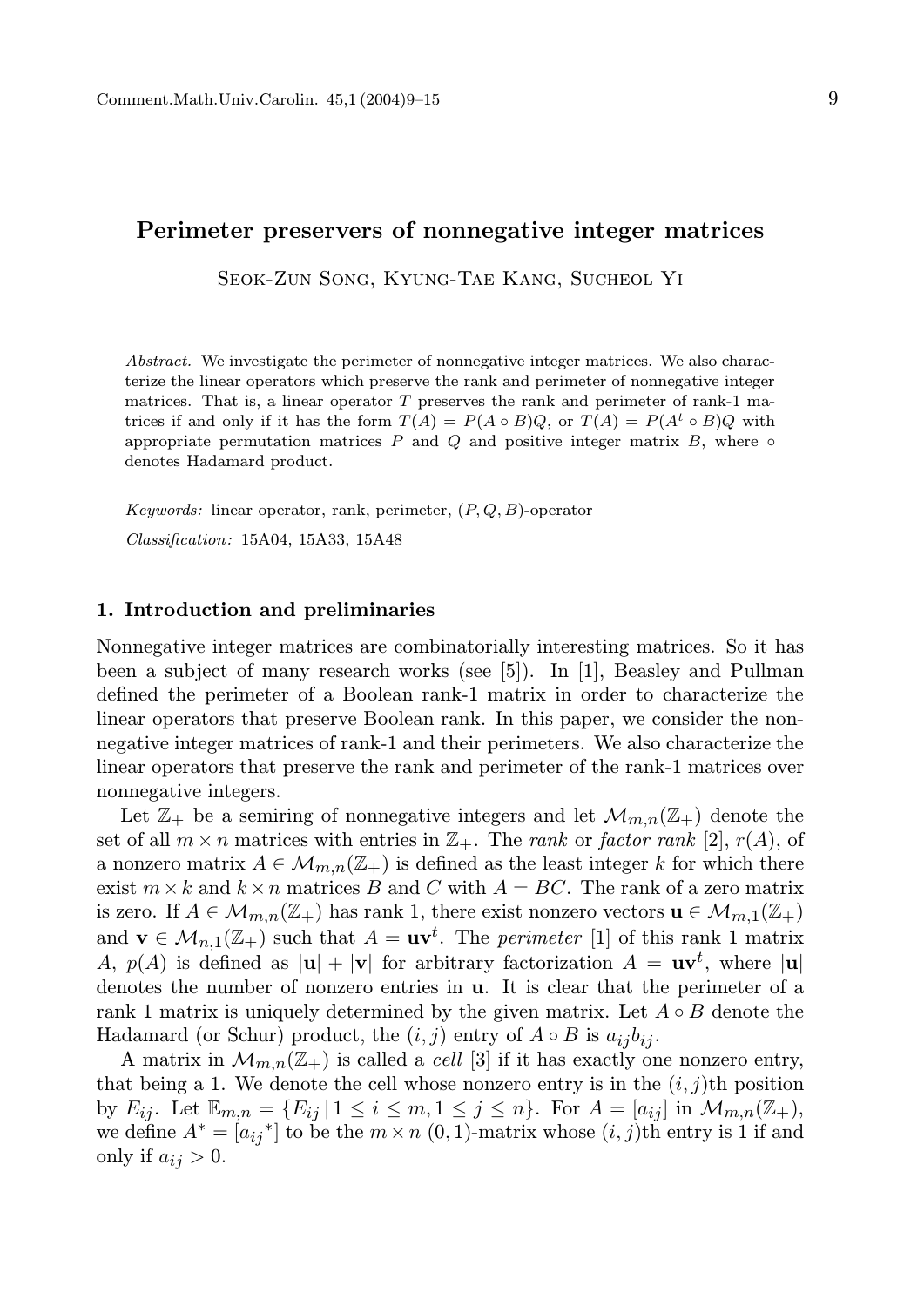It follows from the definition that  $p(A) = p(A^*)$  and  $(AB)^* = A^*B^*$ ,  $(B +$  $C^* = B^* + B^*$ , where  $1 + B^* = 1$  is Boolean arithmetic, for all  $A \in \mathcal{M}_{m,n}(\mathbb{Z}_+)$ and all  $B, C \in \mathcal{M}_{n,r}(\mathbb{Z}_+).$ 

If A and B are in  $\mathcal{M}_{m,n}(\mathbb{Z}_+)$ , we say that A dominates B (written  $B \leq A$  or  $A \geq B$ ) if  $a_{ij} = 0$  implies  $b_{ij} = 0$  for all i, j ([4]). Then we can obtain the fact that  $A \geq B$  if and only if  $(A + B)^* = A^*$  for any  $m \times n$  matrices A and B.

## 2. Perimeter preservers

A mapping  $T: \mathcal{M}_{m,n}(\mathbb{Z}_+) \to \mathcal{M}_{m,n}(\mathbb{Z}_+)$  is called a linear operator if T satisfies

$$
T(\alpha A + \beta B) = \alpha T(A) + \beta T(B)
$$

for all  $A, B \in \mathcal{M}_{m,n}(\mathbb{Z}_+)$  and for all  $\alpha, \beta \in \mathbb{Z}_+$ .

In this section, we will characterize the linear operators that preserve both the rank and the perimeter of every rank-1 matrix in  $\mathcal{M}_{m,n}(\mathbb{Z}_+).$ 

Suppose T is a linear operator on  $\mathcal{M}_{m,n}(\mathbb{Z}_+)$ . Then

- (1) T is a  $(P,Q,B)$ -operator if there exist permutation matrices  $P \in \mathcal{M}_{m,m}(\mathbb{Z}_+),$  $Q \in \mathcal{M}_{n,n}(\mathbb{Z}_+)$  and a positive matrix  $B \in \mathcal{M}_{m,n}(\mathbb{Z}_+)$  with  $r(B) = 1$  such that  $T(A) = P(A \circ B)Q$  for all A in  $\mathcal{M}_{m,n}(\mathbb{Z}_+)$ , or  $m = n$  and  $T(A) =$  $P(A^t \circ B)Q$  for all A in  $\mathcal{M}_{m,n}(\mathbb{Z}_+);$
- (2) T preserves rank 1 if  $r(T(A)) = 1$  whenever  $r(A) = 1$  for all  $A \in \mathcal{M}_{m,n}(\mathbb{Z}_+);$
- (3) T preserves perimeter k of rank-1 matrices if  $p(T(A)) = k$  whenever  $p(A) = k$ for all  $A \in \mathcal{M}_{m,n}(\mathbb{Z}_+)$  with  $r(A) = 1$ .

**Theorem 2.1.** If T is a  $(P,Q,B)$ -operator on  $\mathcal{M}_{m,n}(\mathbb{Z}_+)$ , then T preserves both rank and perimeter of every rank-1 matrix.

Proof: Since the operators Hadamard product, transpose and permutational equivalence preserve the rank and perimeter of every rank-1 matrix, the theorem follows.  $\Box$ 

We note that an  $m \times n$  matrix has perimeter 2 if and only if it is a positive integer multiple of a cell. We say that A is a row (column) matrix if A has nonzero entries only in one row (column, respectively). Thus we have the following lemma:

**Lemma 2.2.** Let T be a linear operator on  $\mathcal{M}_{m,n}(\mathbb{Z}_+)$ . If T preserves rank 1 and perimeter 2 of every rank-1 matrix, then the following statements hold:

- (1) there exist positive integers  $u_{ij}$ ,  $i = 1, \ldots, m$ ,  $j = 1, \ldots, n$ , and a mapping  $f: \mathbb{E}_{m,n} \to \mathbb{E}_{m,n}$  such that for  $A = [a_{ij}], T(A) = \sum_{i=1}^{m} \sum_{j=1}^{n} a_{ij} u_{ij} f(\overline{E}_{ij})$ ;
- (2) T maps a row (column) matrix to a row (column) matrix or if  $m = n$ , a row (column) matrix to a column (row) matrix.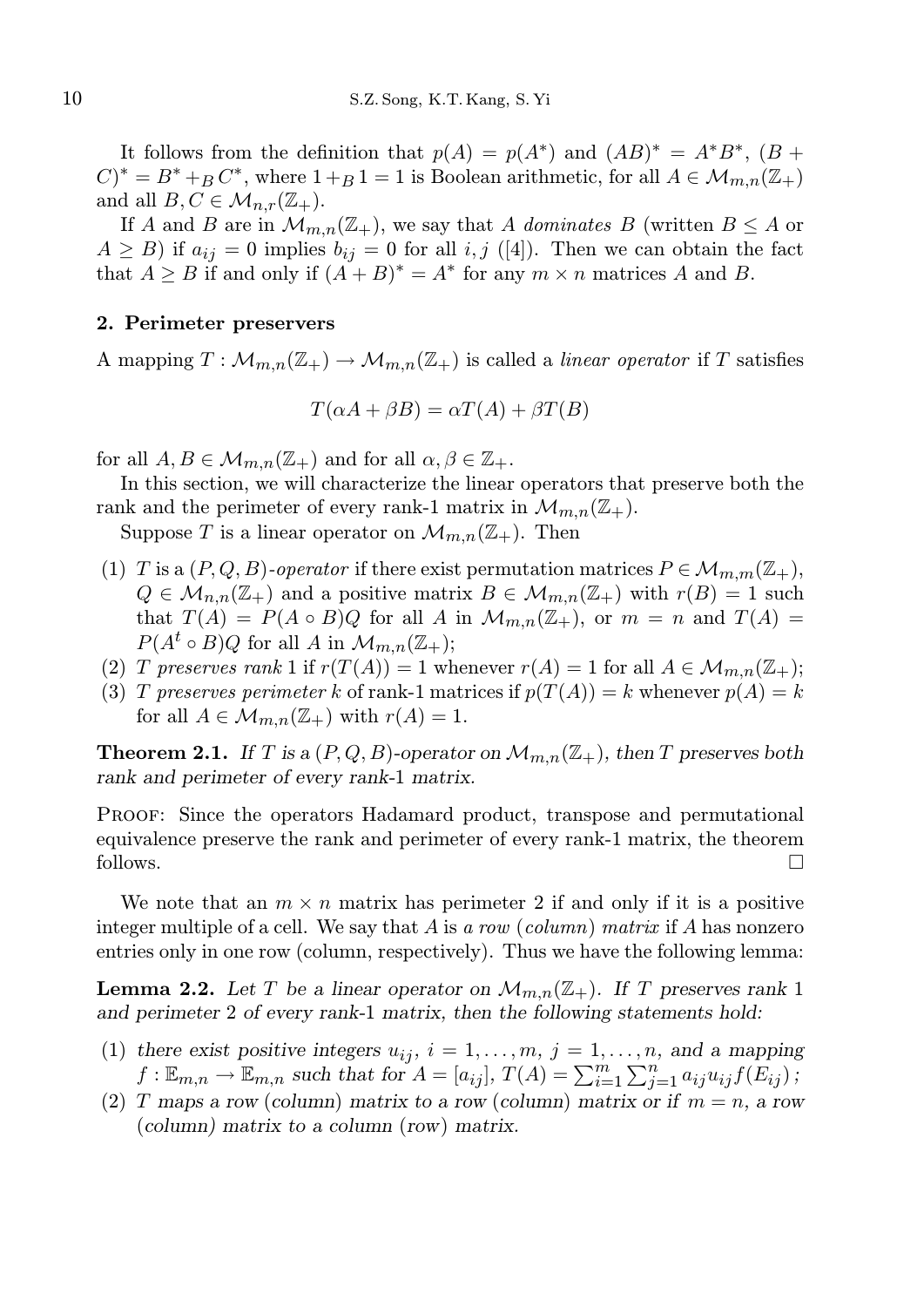**PROOF:** (1) Since T preserves perimeter 2, T maps a cell into a positive integer multiple of a cell.

(2) If not, then there exist two distinct cells  $E_{ij}$ ,  $E_{ih}$  in some *i*th row such that  $T(E_{ii})$  and  $T(E_{ih})$  lie in two different rows and different columns. Then the rank of  $E_{ij} + E_{ih}$  is 1 but that of  $T (E_{ij} + E_{ih}) = T(E_{ij}) + T(E_{ih})$  is 2. Therefore T does not preserve rank 1, a contradiction.

An example follows of a linear operator that preserves rank 1 and perimeter 2 of a rank-1 matrix, but the operator does not preserve perimeter 3 and is not a  $(P,Q,B)$ -operator.

**Example 2.3.** Let  $T : \mathcal{M}_{2,2}(\mathbb{Z}_+) \to \mathcal{M}_{2,2}(\mathbb{Z}_+)$  be defined by

$$
T\left(\begin{bmatrix} a & b \\ c & d \end{bmatrix}\right) = (a+b+c+d)\begin{bmatrix} 0 & 0 \\ 1 & 0 \end{bmatrix}.
$$

It is easy to verify that  $T$  is a linear operator which preserves rank 1 and perimeter 2. But T does not preserve perimeter 3 and hence it is not a  $(P, Q, B)$ -operator.  $\Box$ 

Let  $R_i = \{E_{ij} | 1 \leq j \leq n\}, C_j = \{E_{ij} | 1 \leq i \leq m\}, \mathcal{R} = \{R_i | 1 \leq i \leq m\}$  and  $\mathcal{C} = \{C_j \mid 1 \leq j \leq n\}$ . For a linear operator T on  $\mathcal{M}_{m,n}(\mathbb{Z}_+)$ , define  $T^*(A) =$  $[T(A)]^*$  for all A in  $\mathcal{M}_{m,n}(\mathbb{Z}_+)$ . Let  $T^*(R_i) = \{T^*(E_{ij}) \mid 1 \leq j \leq n\}$  for all  $i = 1, \ldots, m$  and  $T^{*}(C_j) = \{T^{*}(E_{ij}) \mid 1 \leq i \leq m\}$  for all  $j = 1, \ldots, n$ .

**Lemma 2.4.** Let T be a linear operator on  $\mathcal{M}_{m,n}(\mathbb{Z}_+)$ . Suppose that T preserves rank 1 and perimeters 2 and  $p \ (\geq 3)$  of every rank-1 matrix. Then

- (1) T maps two distinct cells in a row (or column) into positive multiples of two distinct cells in a row or in a column;
- (2) for the case  $m = n$ , if T maps some  $R_i$  into a row (column) matrix then T maps every row matrix into a row (column) matrix, and if T maps some  $C_j$  into a row (column) matrix then T maps every column matrix into a row (column) matrix.

PROOF: (1) Suppose  $T(E_{ij}) = \alpha E_{rl}$  and  $T(E_{ih}) = \beta E_{rl}$  for some cells  $E_{ij} \neq E_{ih}$ and some positive integers  $\alpha, \beta \in \mathbb{Z}_+$ . Then T maps the *i*th row of a matrix A into rth row or lth column by Lemma 2.2. Without loss of generality, we assume the former. Thus for any rank-1 matrix A with perimeter  $p \geq 3$ ) which dominates  $E_{ij} + E_{ih}$ , we can show that  $T(A)$  has perimeter at most  $p-1$ , a contradiction. Thus T maps two distinct cells in a row into two distinct cells in a row or in a column.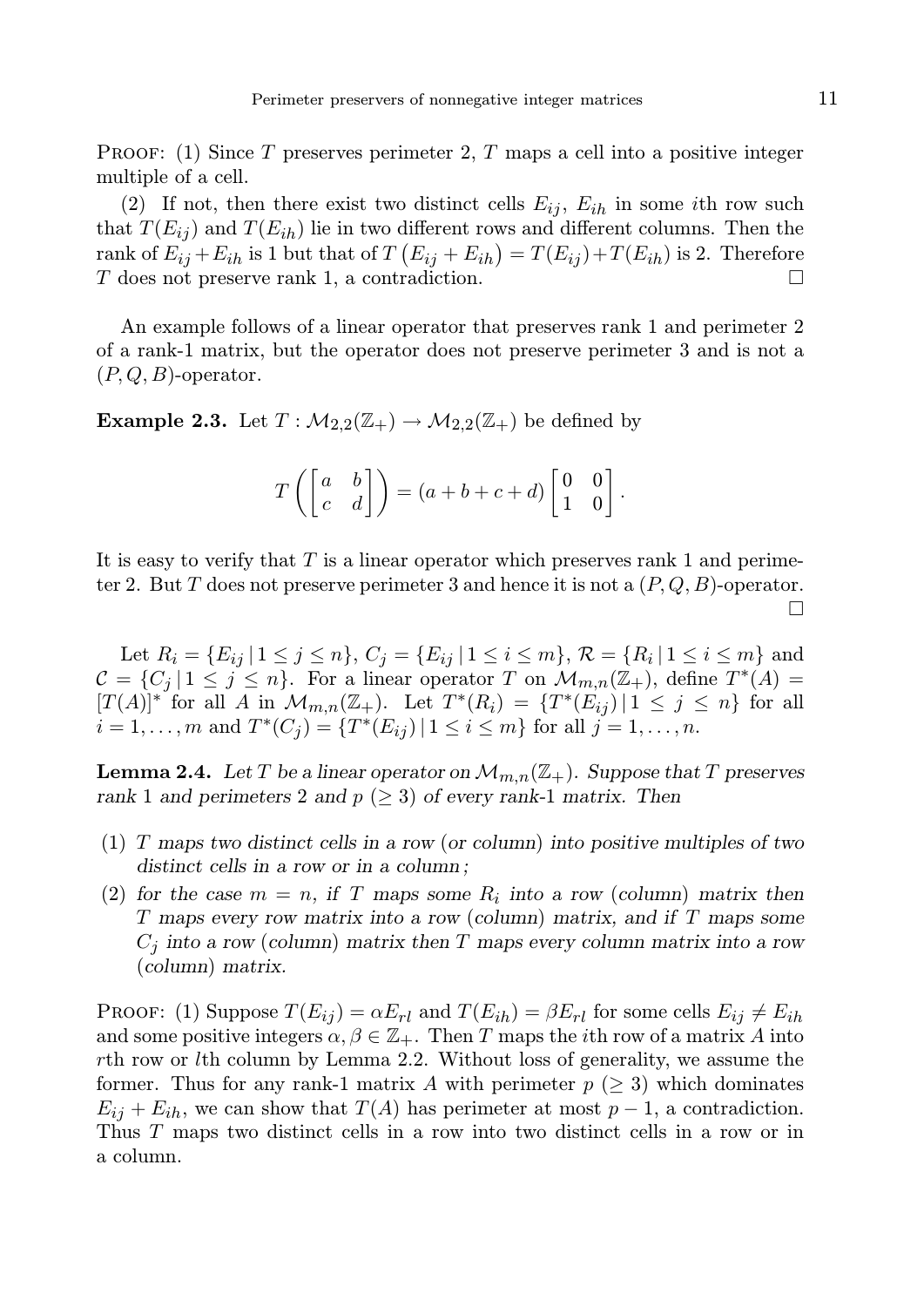(2) If not, then there exist rows  $R_i$  and  $R_j$  such that  $T^*(R_i) \subseteq R_r$  and  $T^*(R_j) \subseteq C_s$  for some r, s. Consider a rank-1 matrix  $D = E_{ip} + E_{iq} + E_{jp} + E_{jq}$ with  $p \neq q$ . Then we have

$$
T(D) = T(E_{ip} + E_{iq}) + T(E_{jp} + E_{jq}) = (\alpha_1 E_{rp'} + \alpha_2 E_{rq'}) + (\beta_1 E_{p''s} + \beta_2 E_{q''s})
$$

for some  $p' \neq q'$  and  $p'' \neq q''$  and some positive integers  $\alpha_i, \beta_i \in \mathbb{Z}_+$  by (1). Therefore  $r(T(D)) \neq 1$  and T does not preserve rank 1, a contradiction. Hence T maps each row of A into a row (or a column) of  $T(A)$ . Similarly, T maps each column of A into a column (or a row) of  $T(A)$ .

Now we have an interesting example:

**Example 2.5.** Consider a linear operator T on  $\mathcal{M}_{m,n}(\mathbb{Z}_+)$  with  $m \geq 3$  and  $n \geq 4$  such that

$$
T(A) = B = [b_{ij}]
$$

where  $A = [a_{ij}]$  in  $\mathcal{M}_{m,n}(\mathbb{Z}_+)$ ,  $b_{ij} = 0$  if  $i \geq 2$  and  $b_{1j} = \sum_{i=1}^{m} a_{ir}$  with  $r \equiv$  $i + (j - 1)$  (mod n) and  $1 \le r \le n$ . Then T maps each row and each column into the first row with some positive integer multiplication. And T preserves both rank and perimeters 2, 3 and  $n + 1$  of rank-1 matrices. But T does not preserve perimeters k  $(k \geq 4$  and  $k \neq n+1$ ) of rank-1 matrices: For if  $4 \leq k \leq n$ , then we can choose a  $2 \times (k-2)$  submatrix with perimeter k which is mapped to distinct k positions in the first row of B under T. Then this  $1 \times k$  submatrix has perimeter  $k + 1$ . Therefore T does not preserve perimeter k of rank-1 matrices.

**Lemma 2.6.** Let  $T$  be a linear operator defined by

$$
T(A) = \sum_{i=1}^{m} \sum_{j=1}^{n} a_{ij} u_{ij} f(E_{ij})
$$

for some function  $f : \mathbb{E}_{m,n} \to \mathbb{E}_{m,n}$  and for some positive integers  $u_{ij}$ ,  $i =$  $1, \ldots, m, j = 1, \ldots, n$ . If T preserves both rank and perimeters 2 and k (k  $\geq$  $4, k \neq n + 1$ ) of rank-1 matrices, then the corresponding map f is a bijection on  $\mathbb{E}_{m,n}$ .

**PROOF:** By Lemma 2.2,  $T(E_{ij}) = b_{ij}E_{rl}$  for some  $E_{rl} \in \mathbb{E}_{m,n}$  and some positive integer  $b_{ij} \in \mathbb{Z}_+$ . Without loss of generality, we may assume that T maps the *i*th row of a matrix into the rth row with positive integer multiplication. Suppose  $f(E_{ij}) = f(E_{pq})$  for some distinct pairs  $E_{ij}, E_{pq} \in \mathbb{E}_{m,n}$ . Then we have  $T(E_{ij}) =$  $b_{ij}E_{rl}$  and  $T(E_{pq})=c_{pq}E_{rl}$  for some positive integers  $b_{ij}, c_{pq} \in \mathbb{Z}_+$ . If  $i=p$  or  $j = q$ , then we have contradictions by Lemma 2.4. So let  $i \neq p$  and  $j \neq q$ .

If  $4 \leq k \leq n$ , we will show that we can choose a  $2 \times (k-2)$  submatrix from the *i*th and pth row whose image under T has a  $1 \times k$  submatrix in the rth row as follows: Since  $T(E_{ij}) = b_{ij}E_{rl}$  and  $T(E_{pq}) = c_{pq}E_{rl}$ , T maps the *i*th row and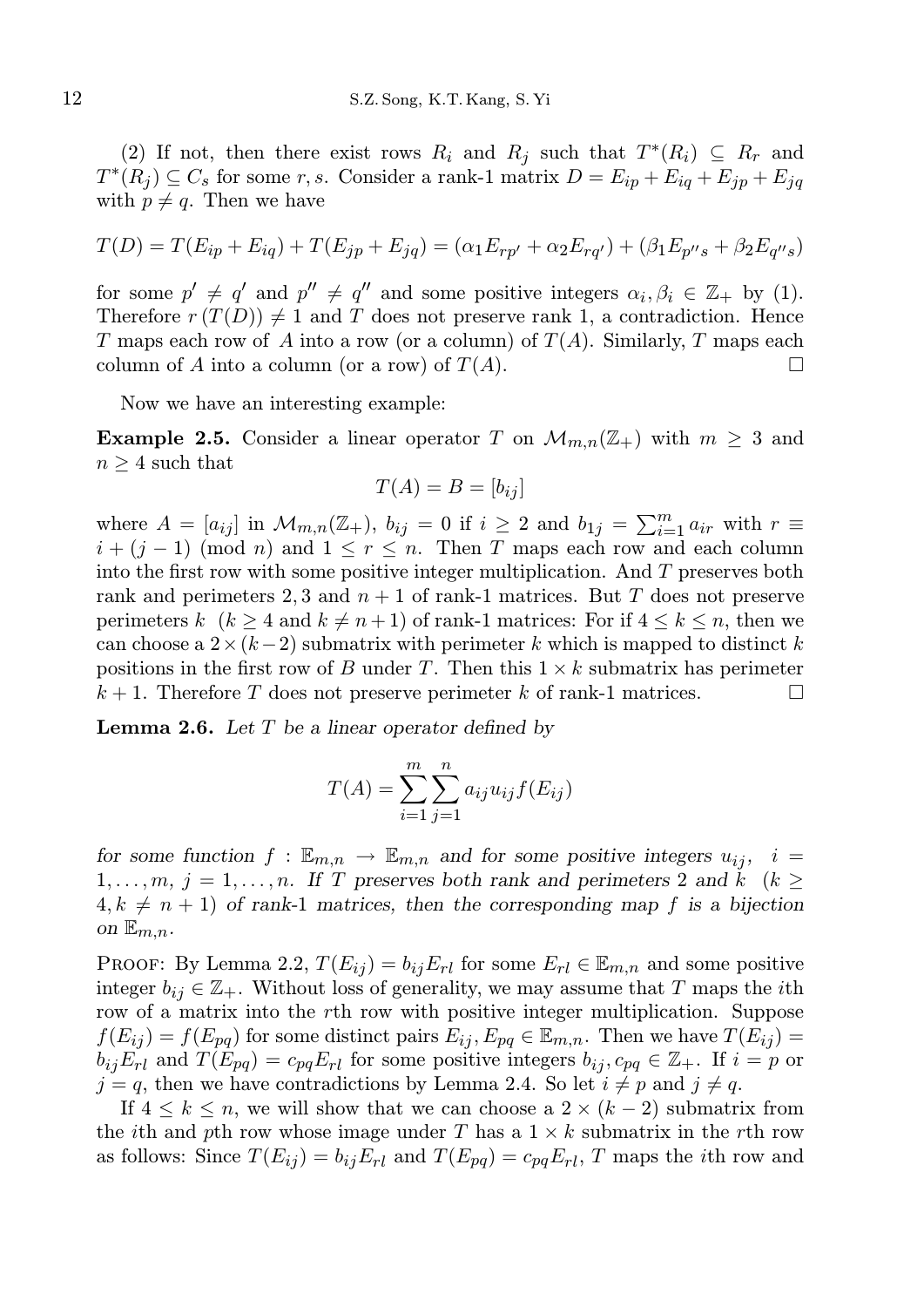the pth row into the rth row. But  $T$  maps distinct cells in each row (or column) to distinct cells by Lemma 2.4. Now, choose  $E_{ij}$ ,  $E_{pj}$  but do not choose  $E_{iq}$ ,  $E_{pq}$ . Since there is a cell  $E_{ph}$   $(h \neq j, q)$  in the pth row such that  $f(E_{ph}) = f(E_{iq})$  but  $f(E_{ih}) \neq f(E_{pj})$ , we choose the  $2 \times 2$  submatrix  $E_{ij} + E_{ih} + E_{pj} + E_{ph}$  whose image under T is a  $1 \times 4$  submatrix in the rth row. And we can choose a cell  $E_{ps}$  $(s \neq q, j, h)$  such that  $f(E_{is}) \neq f(E_{pj}), f(E_{pq}), f(E_{ph})$ . Then we have a  $2 \times 3$ submatrix  $E_{ij} + E_{ih} + E_{is} + E_{pj} + E_{ph} + E_{ps}$  whose image under T is a  $1 \times 5$ submatrix in the rth row. Similarly, we can choose a  $2 \times (k-2)$  submatrix whose image under T is a  $1 \times k$  submatrix in the rth row. This shows that T does not preserve the perimeter k of a rank-1 matrix, a contradiction.

If  $k = n + k' \geq n + 2$ , consider the matrix

$$
D = \sum_{s=1}^{n} E_{is} + \sum_{t=1}^{n} E_{pt} + \sum_{h=1}^{k'-2} \sum_{g=1}^{n} E_{hg}
$$

with rank 1 and perimeter  $n + k' = k$ . Then T maps the *i*th and *p*th row of D into the rth row with positive integer multiplication by Lemma 2.4. Thus the perimeter of  $T(D)$  is less than  $n + k' = k$ , a contradiction.

Hence  $f(E_{ij}) \neq f(E_{pq})$  for any two distinct cells  $E_{ij}$ ,  $E_{pq} \in \mathbb{E}_{m,n}$ . Therefore f is a bijection.  $\Box$ 

We obtain the following characterization theorem for linear operators preserving the rank and the perimeter of rank-1 matrices over nonnegative integers.

**Theorem 2.7.** Let T be a linear operator on  $\mathcal{M}_{m,n}(\mathbb{Z}_{+})$ . Then the following are equivalent :

- (1) T is a  $(P,Q,B)$ -operator;
- (2) T preserves both rank and perimeter of rank-1 matrices ;
- (3) T preserves both rank and perimeters 2 and k  $(k \ge 4, k \ne n + 1)$  of rank-1 matrices.

**PROOF:** (1) implies (2) by Theorem 2.1. It is obvious that (2) implies (3). We now show that (3) implies (1). Assume (3). Then T induces a bijection  $f$ :  $\mathbb{E}_{m,n} \to \mathbb{E}_{m,n}$  by Lemma 2.6. By Lemma 2.4, there are two cases; (a)  $T^*$  maps  $\mathcal{R}$  onto  $\mathcal{R}$  and maps  $\mathcal{C}$  onto  $\mathcal{C}$  or (b)  $T^*$  maps  $\mathcal{R}$  onto  $\mathcal{C}$  and  $\mathcal{C}$  onto  $\mathcal{R}$ .

Case (a). We note that  $T^*(R_i) = R_{\sigma(i)}$  and  $T^*(C_j) = C_{\tau(j)}$  for all i, j, where  $\sigma$  and  $\tau$  are permutations of  $\{1, \ldots, m\}$  and  $\{1, \ldots, n\}$ , respectively. Let P and Q be the permutation matrices corresponding to  $\sigma$  and  $\tau$ , respectively. Then for any  $E_{ij} \in \mathbb{E}_{m,n}$ , we can write  $T(E_{ij}) = b_{ij}E_{\sigma(i)\tau(j)}$  for some positive integer  $b_{ij} \in \mathbb{Z}_+$ . Now we claim that  $B = (b_{ij})$  has rank 1. For, consider an  $m \times n$ matrix  $J$ , all of whose entries are 1's. Then we have

$$
T(J) = T\left(\sum_{i=1}^{m} \sum_{j=1}^{n} E_{ij}\right) = \sum_{i=1}^{m} \sum_{j=1}^{n} T(E_{ij}) = \sum_{i=1}^{m} \sum_{j=1}^{n} b_{ij} E_{\sigma(i)\tau(j)} = P B Q.
$$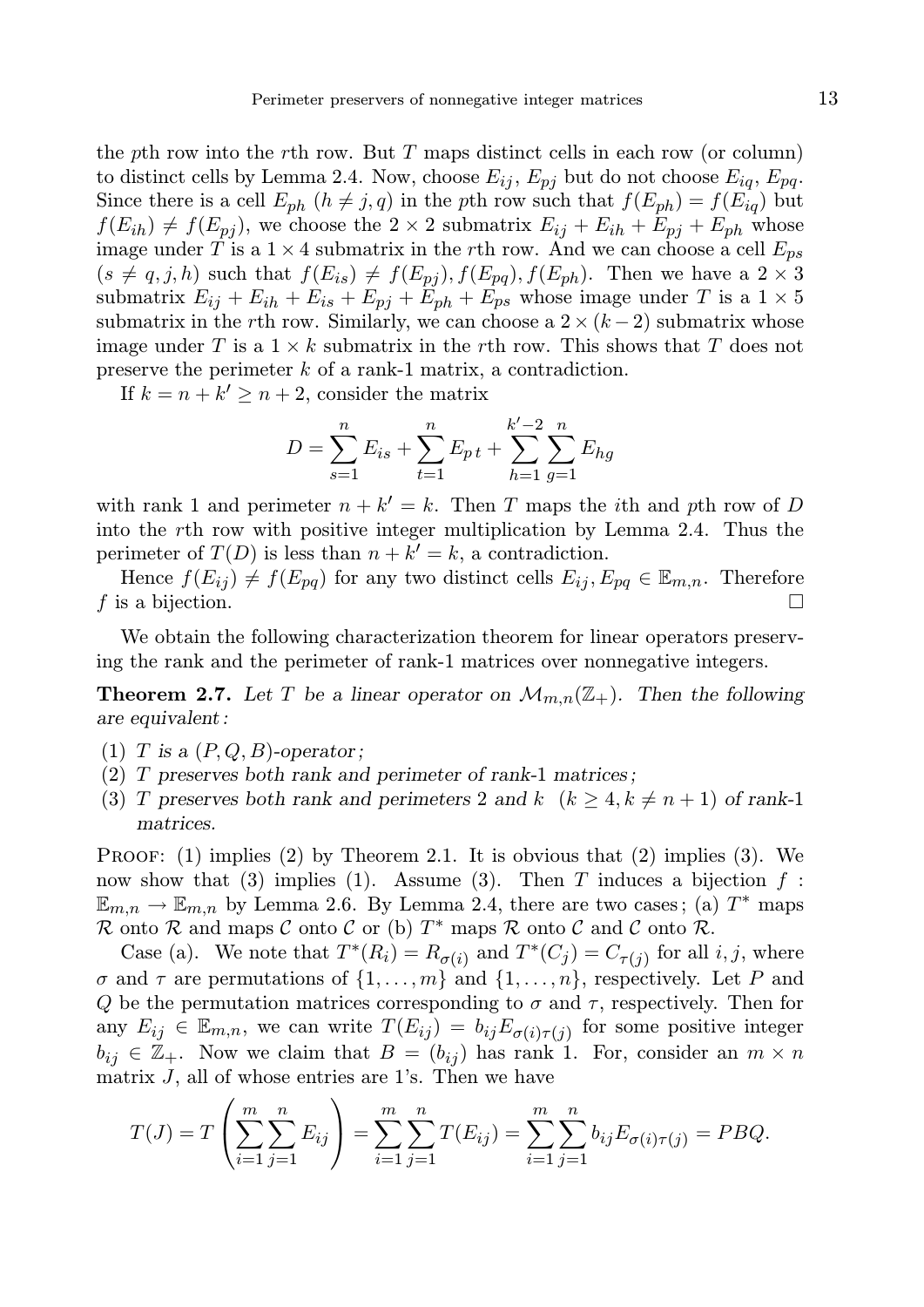Since J has rank 1, it follows that  $r(T(J)) = 1$  and hence  $r(B) = 1$  since permutational equivalences preserve rank. Therefore for any  $A = [a_{ij}]$  in  $\mathcal{M}_{m,n}(\mathbb{Z}_+),$ we have

$$
T(A) = T\left(\sum_{i=1}^{m} \sum_{j=1}^{n} a_{ij} E_{ij}\right) = \sum_{i=1}^{m} \sum_{j=1}^{n} a_{ij} T(E_{ij})
$$
  
= 
$$
\sum_{i=1}^{m} \sum_{j=1}^{n} a_{ij} b_{ij} E_{\sigma(i)\tau(j)} = P(A \circ B) Q.
$$

Thus T is a  $(P, Q, B)$ -operator.

Case (b). We note that  $m = n$ ,  $T^*(R_i) = C_{\sigma(i)}$  and  $T^*(C_j) = R_{\tau(j)}$  for all i, j, where  $\sigma$  and  $\tau$  are permutations of  $\{1, \ldots, m\}$ . By an argument similar to case (a), we obtain that  $T(A)$  is of the form  $T(A) = P(A^t \circ B)Q$ . Thus T is a  $(P,Q,B)$ -operator.

We say that a linear operator T on  $\mathcal{M}_{m,n}(\mathbb{Z}_+)$  strongly preserves perimeter k of rank-1 matrices if  $p(T(A)) = k$  if and only if  $p(A) = k$ .

Consider a linear operator T on  $\mathcal{M}_{2,2}(\mathbb{Z}_+)$  defined by

$$
T\left(\begin{bmatrix} a & b \\ c & d \end{bmatrix}\right) = (a+b+c+d)\begin{bmatrix} 0 & 1 \\ 0 & 0 \end{bmatrix}.
$$

Then T preserves both rank and perimeter 2 of rank-1 matrices but does not strongly preserve perimeter 2.

**Theorem 2.8.** Let T be a linear operator on  $\mathcal{M}_{m,n}(\mathbb{Z}_+)$ . Then T preserves both rank and perimeter of rank-1 matrices if and only if it preserves perimeter 3 and strongly preserves perimeter 2 of rank-1 matrices.

Proof: Suppose T preserves perimeter 3 and strongly preserves perimeter 2 of rank-1 matrices. Then T maps each row of a matrix into a row or a column  $(\text{if } m = n)$  with positive integer multiplication. Since T strongly preserves perimeter 2, T maps each cell onto a positive integer multiple of a cell. This means that T induces a bijection f on  $\mathbb{E}_{m,n}$ . Thus T preserves both rank and perimeter of rank-1 matrices by a method similar to that in the proof of Theorem 2.7.

The converse is immediate.

Thus we have characterizations of the linear operators that preserve both rank and perimeter of rank-1 matrices over nonnegative integers.